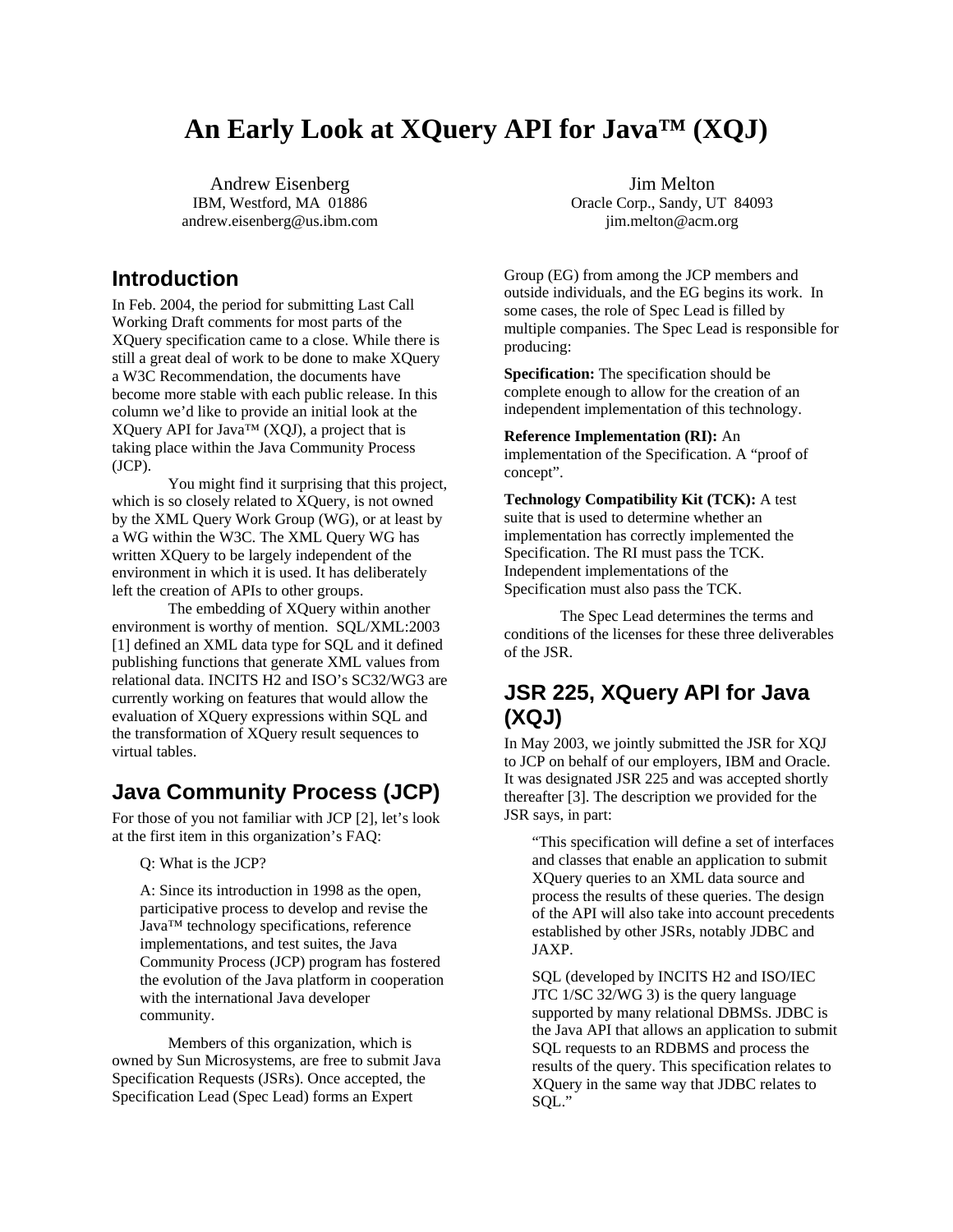The two of us have become the Spec Leads for this JSR. IBM and Oracle have agreed to jointly produce the specification for XQJ, with Oracle producing the RI and IBM producing the TCK. Our companies have said that we will offer the Specification, RI, and TCK on a Royalty-Free basis, with commonly-used disclaimers and warranties on the technologies.

We formed the XQJ Expert Group in June 2003 and expect to release an Early Draft Review of this JSR in May 2004. This Early Draft Review provides the first visibility of this work to the public.

## **Relevant Aspects of XQuery**

As we have said, XQuery is part way through its progression to a W3C Recommendation. The latest versions of the specification can be obtained from the W3C web site [\[4\].](#page-6-3) You might also want to look at an earlier article that we wrote on XQuery [\[6\].](#page-6-4)

For the purposes of designing and discussing XQJ, some aspects of XQuery are more relevant than others. The XQuery Data Model defines the atomic values and nodes that are provided as input to evaluation, are intermediate products of evaluation, and are the results of evaluation. The XQuery Data Model supports heterogeneous sequences of items that may be either atomic values or nodes. XQuery's process model defines both a static analysis phase and a dynamic evaluation phase for the processing of an expression.

XQuery has an initial static context that is used when its static analysis is performed. The static context contains items like statically known namespaces, type definitions, element and attribute declarations, in-scope variables (names and types), and in-scope functions. The initial values for these items are determined by the XQuery implementation, subject to some constraints. These items can be augmented (and in some cases overwritten) by the XQuery prolog. The static analysis depends on the expression and the static context, but not on input data.

XQuery has an initial dynamic context that is used when the dynamic evaluation is performed. The dynamic context contains the values of variables defined in the static context and the values associated with known documents and collections.

 The XQuery prolog can contain variable declarations that specify "external". Values for these variables must be provided by the environment, in this case XQJ, before the expression can be evaluated.

## **XQJ and JDBC**

In designing XQJ, we have been very cognizant of the effort that has gone into JDBC (its fourth version is now being developed). Where JDBC allows SQL statements to be executed, we must allow XQuery expressions to be evaluated. SQL has a number of connection properties that can be set with SQL statements. XQuery has the static context, which can be set by prolog directives.

JDBC allows an SQL statement to be prepared, dynamic parameter markers (specified by "?") bound, and then executed. XQJ will allow this as well, with external variables taking the place of dynamic parameter markers.

Where SQL produces tables as the result of execution, XQuery produces sequences of items. The rows of SQL tables are homogenous, while the items in an XQuery sequence are heterogeneous.

Because SQL's Information Schema tables have not been broadly adopted, JDBC provides a number of metadata methods such as DatabaseMetaData.getTables(). XOJ defines its own metadata methods, and also defines XQuery functions to provide access to the metadata associated with documents, collections, modules, etc.

## **Writing Applications with XQJ**

This API is being designed to allow an application to:

- establish a connection to an XML data source
- determine some of the properties of the data source
- discover the persistent objects that may be referenced in an XQuery expression
- prepare an XQuery expression
- execute a prepared XQuery expression with values that have been bound to external variables
- operate on the sequence of items that the execution produces

We will say more about each of these features in turn.

As you would expect, XQL allows an application to close connections, expressions, etc. in order to free up resources. It also allows applications to handle exceptions and provide useful information to the user of these applications. We are not going to say any more about these somewhat mundane features in this article.

#### *Establish a Connection to an XML Data Source*

An application begins its interaction with the XQJ API by either creating or obtaining an object that implements the XQDataSource interface (perhaps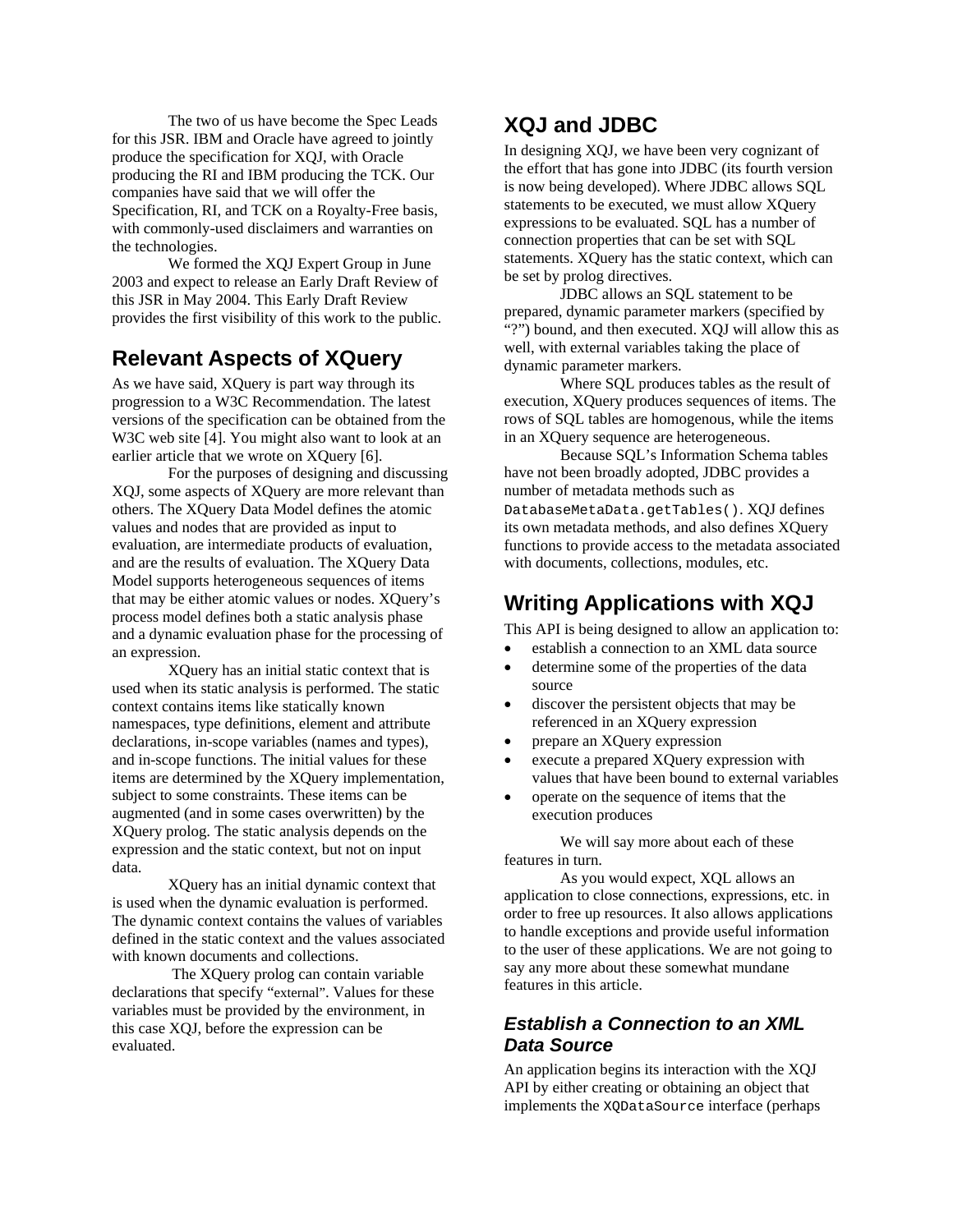via Java Naming and Directory Interface™, JNDI, in a J2EE environment). In order to create this object, an application will have to load a class that has been obtained from a supplier of this technology. This supplier will likely provide a JAR file containing classes that implement all of the XQJ interfaces.

The following example shows the case where the application knows both the name of the class that it will use, and the properties that it will set.

```
XQDataSource ds = 
   (XQDataSource) 
     Class.forName("com.acme.xml.XQDS") 
     .newInstance(); 
ds.setProperty("serverName", 
                 "www.example.com"); 
ds.setProperty("portNumber", "8888"); 
ds.setLoginTimeout(15);
```
Instances of other XQJ interfaces are created, either directly or indirectly, from the XQDataSource object.

The XML data source might be local to the machine that is executing the application or it might be remote. The XML data source might be a file system containing XML documents, an XML database, or an XML mapping of an SQL database. XQJ only requires that the XQuery Data Model and XQuery language be supported by the XML data source.

The application can now create one or more connections using this data source.

```
// provide name and password 
String passwd = ... ; 
XQConnection con = 
    ds.getConnection("Jim", passwd);
```
XQConnection provides set and get methods for the properties of updatability, holdability, and scrollability (forward only or scrollable). The expressions that are created from a connection will use the most recently set values of these properties. Further thought is needed on how the updatability and holdability properties that were taken from JDBC might apply to XQJ.

### *Determine Properties of the Data Source*

The XQMetaData interface provides a number of methods that an application can use to discover the properties of the XML data source. These properties fall into a number of categories:

- Product identification
- XQJ specification identification
- Connection information
- User information
- Product capabilities
- XQuery supported features
- Product limits

An application might use some of these methods as follows:

```
XQMetaData md = con.getMetaData();
```
**// display product name System.out.println("Product: " + md.getProductName());** 

XQJ also allows an application to get these properties directly from the connection.

```
String xqjVProp 
   = "javax.xml.xquery.metadata.XQJVersion"; 
String xqjSIProp 
        = " javax.xml.xquery.metadata" 
      + ".SchemaImportSupported"; 
// display the version of XQJ 
System.out.println("Version: " 
       + con.getMetaDataProperty(xqjVProp)); 
// display whether Schema Import is 
// supported 
System.out.println("Schema Import: " 
       + con.getMetaDataProperty(xqjSIProp));
```
Applications do not need both of these methods of discovering data source properties. The Expert Group will likely choose one of them and remove the other in the future.

## *Static and Dynamic Context*

XQJ provides a number of methods that allow an application to examine parts of the XQuery static context. It does not provide methods to alter it, relying instead on the ability of applications to write prolog directives into their queries. These methods are provided by the XQConnection interface (because this interface implements the XQStaticContext interface).

The opposite is true of the methods for the XQuery dynamic context. These methods allow an application to alter its state, but not to examine these values. For the most part, the application will bind values to variables in the dynamic context. These values will be seen by variable references in the query. An application can also get and set the value of the XQuery implicit timezone.

The application can change the dynamic context via methods of the XQConnection interface. These changes are seen by all expressions and prepared expressions that are subsequently created. The application may also change the dynamic context with corresponding methods on the XQExpression and XQPreparedExpression interfaces. These methods change the dynamic context locally.

An application might bind a document or a sequence of document nodes to a variable globally,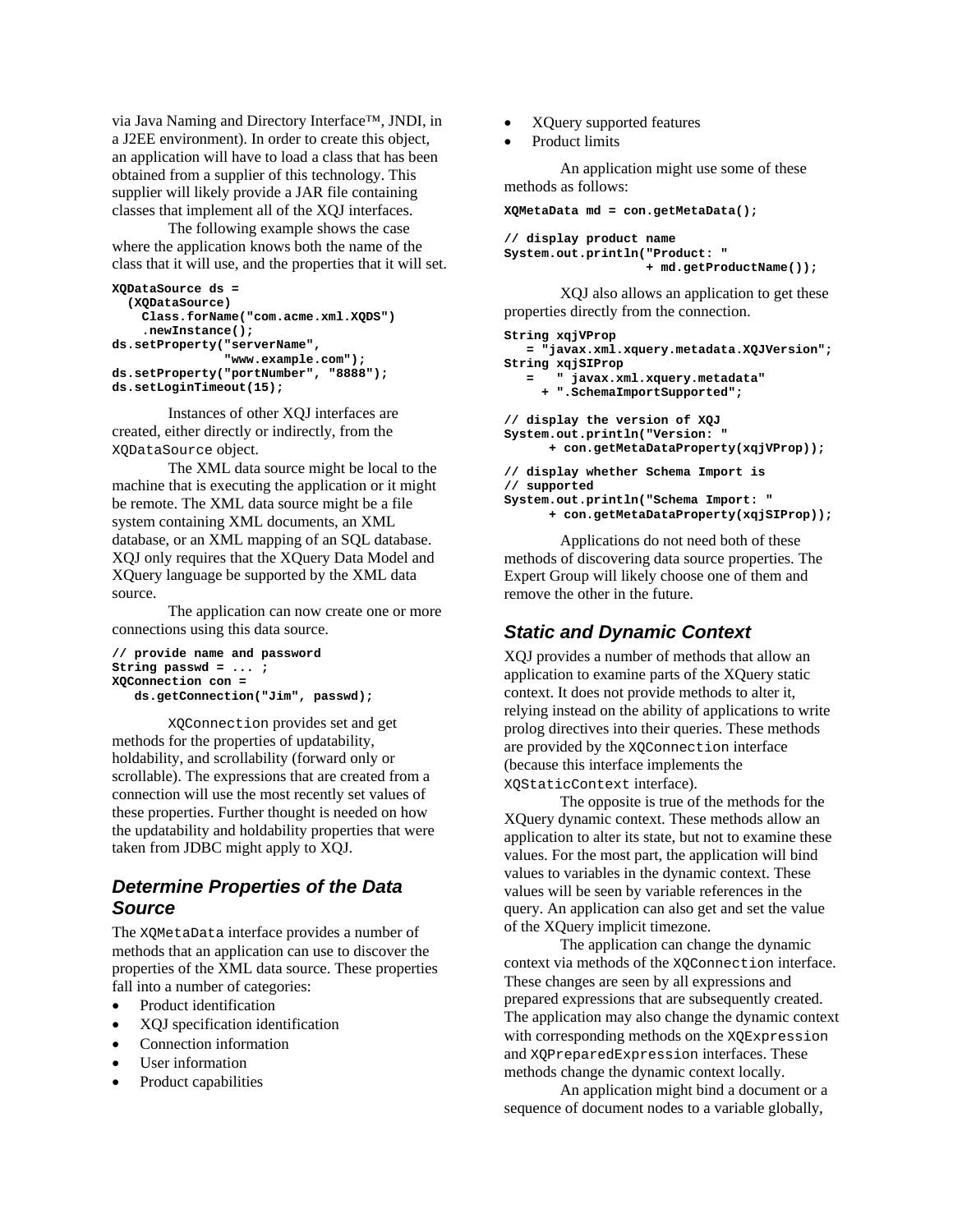and then prepare and then execute an XQuery repeatedly, binding values to a string or an integer variable. XQJ allows both the global and local variables to be bound to any instance of XQuery Data Model, which includes atomic values, such as strings and integers, and nodes (document nodes, element nodes, etc.).

In order for a global variable to be used, it must be declared as an external variable in the XQuery prolog. Without this declaration, the variable will not be visible to the expression, and a reference to it will raise an error. The following example shows how this can be done:

```
XQConnection con = ... ; 
org.w3c.dom.Node myNode = ... ; 
String myQuery 
    = "declare variable $sales external; " 
      + "count($sales//salesperson)"; 
con.bindNode(new QName("sales"), myNode); 
XQResultSequence rs =
```

```
 con.createExpression() 
    .executeQuery(myQuery);
```
### *Prepare and Execute an XQuery*

In the following example, we will prepare an XQuery expression that will count the employees of a given department. We will then execute the query with departments "Accounting" and "Facilities".

```
String xquery1 = 
    "declare variable $name " 
  + " as xs:string external; " 
  + "for $d in doc('depts.xml')/depts/dept " 
  + "where $d/@name = $name " 
  + "return count($d/employees/employee)"; 
XQPreparedExpression expr1 
    = con.prepareExpression(xquery1); 
expr1.bindString(new QName("name"), 
                   "Accounting"); 
XQResultSequence rs = expr1.executeQuery(); 
rs.next(); 
System.out.println(rs.getInt()); 
rs.close(); 
expr1.bindString(new QName("name"), 
                   "Facilities"); 
rs = expr1.executeQuery(); 
rs.next(); 
System.out.println(rs.getInt());
```
The execution of the prepareExpression method causes XQuery's static analysis to take place.

**rs.close();** 

Once a query has been prepared, an application might want to examine the static type that has been inferred for the result of the query. XQJ provides the XQSequenceType interface and the getStaticResultType method for this purpose. We're not going to provide an example of this

because, quite frankly, this area needs some improvement.

The one-time execution of a query is also supported.

```
String xquery2 = 
    "for $d in doc('depts.xml')/depts/dept " 
  + "where $d/location/floor = 5 " 
  + "return data($d/@name)"; 
XQExpression expr2 
   = con.createExpression(); 
XQResultSequence rs 
    = expr2.executeQuery(xquery2); 
while (rs.next()) { 
    System.out.println(rs.getString()); 
} 
rs.close();
```
The executeQuery method allows XQuery expressions to be evaluated. XQExpression also supports the executeCommand(String) method. The language accepted by this method is determined by the XML data source. This method might allow an application to process administrative or DDL statements.

We have used XQuery in the examples of XQJ that we have provided. XQJ also supports the use of XQueryX [\[9\],](#page-6-5) the XML representation of XQuery, in preparing and executing expressions.

#### *Operate on the Resulting Sequence of Items*

An application can choose to operate on the result of the query, an instance of the XQResultSequence interface, in two ways. The application can operate on the entire sequence all at once, or it can operate on it one item at a time.

The getSequenceAsString and writeSequence methods allow an application to retrieve a serialized XML result into a Java object or a file. These methods accept an argument that contains serialization parameters that can influence just how this serial representation is produced.

XQJ provides access to nodes via the DOM, SAX, and StAX interfaces. Methods such as writeSequenceToSAX and writeSequenceToStream provide this access via SAX and StAX, respectively.

#### Operating on the Items Individually

In our design of this aspect of XQJ, we were vividly aware that a result could have a very large number of result items, and that these result items could be as small as an integer, or as large as an entire document. Therefore, we provide item-at-a-time access to the result sequence.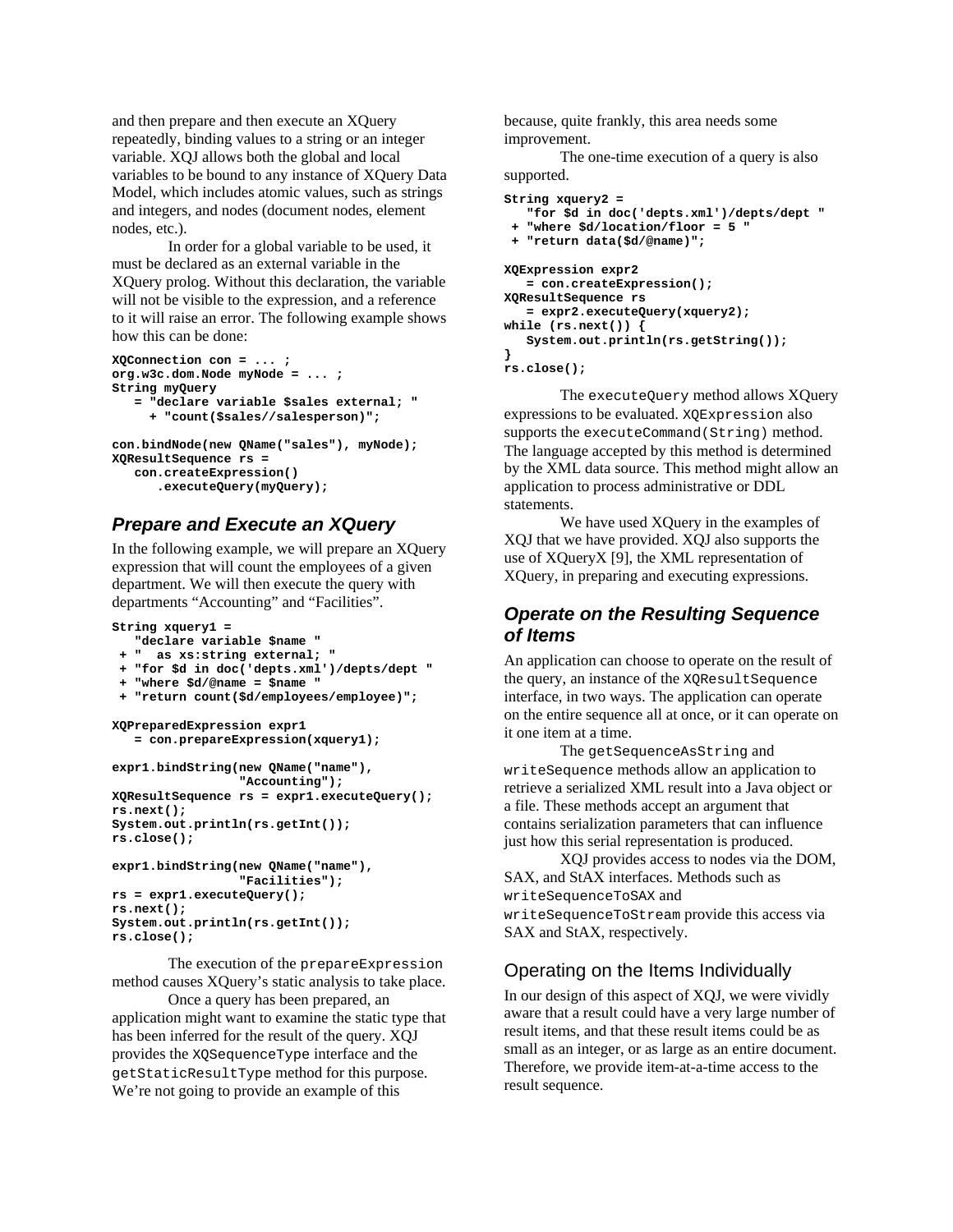A result sequence is initially positioned before the first item. An application can traverse the result sequence one item at a time, using the next method. The getItemType method can be used to determine the kind of value on which the cursor is positioned. Numerous "get" methods, such as getInt and getString are provided to create a Java value or object from the value of the item.

A result sequence can be requested to be either scrollable or forward only. A scrollable result sequence allows the application to invoke a number of methods to test the position of the cursor within the sequence and to change the position with methods such as first(), last(), previous(), and relative(int).

The result sequence is valid only as long as the expression that created it has not been closed or has not been used to process another query. If the result sequence is forward only, then once the value of the current item has been retrieved, it cannot be retrieved again without re-executing the query.

Instead of retrieving the value directly, an application can invoke the getItem method that returns an instance of the XQResultItem interface. This object is valid for as long as the expression and sequence that created it have not been closed or used to process another query. This object can then be used to retrieve the value of the item.

The result of a query might be displayed as follows:

```
XQResultSequence rs = ... ; 
XQDataSource ds = ... ; 
int n = 0; 
XQItemType itype; 
XQItemType atomic 
    = ds.createItemType 
         (XQItemType.XQITEMTYPE_ATOMIC, 
          null, 
          null, 
          false); 
while (rs.next()) { 
    System.out.println("item " + n++ + ":"); 
    itype = rs.getItemType(); 
    System.out.println(" type: " 
        + itype.getString()); 
    if (itype.isOfType(atomic)) 
       System.out.println(" value: " 
          + rs.getLexicalValue()); 
    else 
       System.out.println(" node: " 
          + rs.getNode().getNodeName()); 
}
```
The getLexicalValue method returns a string value for any atomic value. The getNode method returns a DOM node, an instance of org.w3c.dom.Node.

#### Another Use of these Results

The result of a query is an object that implements the XQResultSequence interface. A specific item in the sequence, obtained with the getItem method, is an object that implements the XQResultItem interface. Both of these can be used to bind their value to a variable, which can be used in a subsequent query. This subsequent query may use the same connection as the first, or a different connection. If different connections are used, they may connect to different XML data sources and those connections may even be provided by different vendors.

#### Retrieving a Node

An item that is a node may be accessed in the following ways:

| DOM         | qetNode()                    |
|-------------|------------------------------|
| <b>SAX</b>  | writeSAX                     |
|             | (org.xml.sax.ContentHandler) |
| <b>StAX</b> | getXMLStreamReader() or      |
|             | writeXMLStream               |
|             | (javax.xml.stream            |
|             | .XMLStreamWriter)            |

Other XML object models, such as DOM4J, JDOM, or JAXB, are not supported directly. Recognizing that some applications will want to use these XML object models, or other models that have not been anticipated, the XQCommonHandler interface has been provided. This interface has just two methods, one that takes an argument of java.lang.object and produces an XQItem, and another that takes an argument of XQItemAccessor (a super-interface of XQItem and XQSequence) and returns a java.lang.object.

A user or organization can implement this interface and then use it to invoke the getObject method as follows:

```
// Convert the nodes to Employee objects 
XQCommonHandler handler = new myHandler(); 
XQResultSequence rs = expr.executeQuery(); 
while (rs.next()) 
{ 
    Employee e 
       = (Employee) rs.getObject(handler); 
}
```
An application may also use the XQConnection.setCommonHandler method to set a common handler for use by all expressions and result sequences. The getObject() method uses the common handler that has been set in such a way. The getObject(XQCommonHandler) method allows a specific handler to be used, overriding the one that was set for the connection.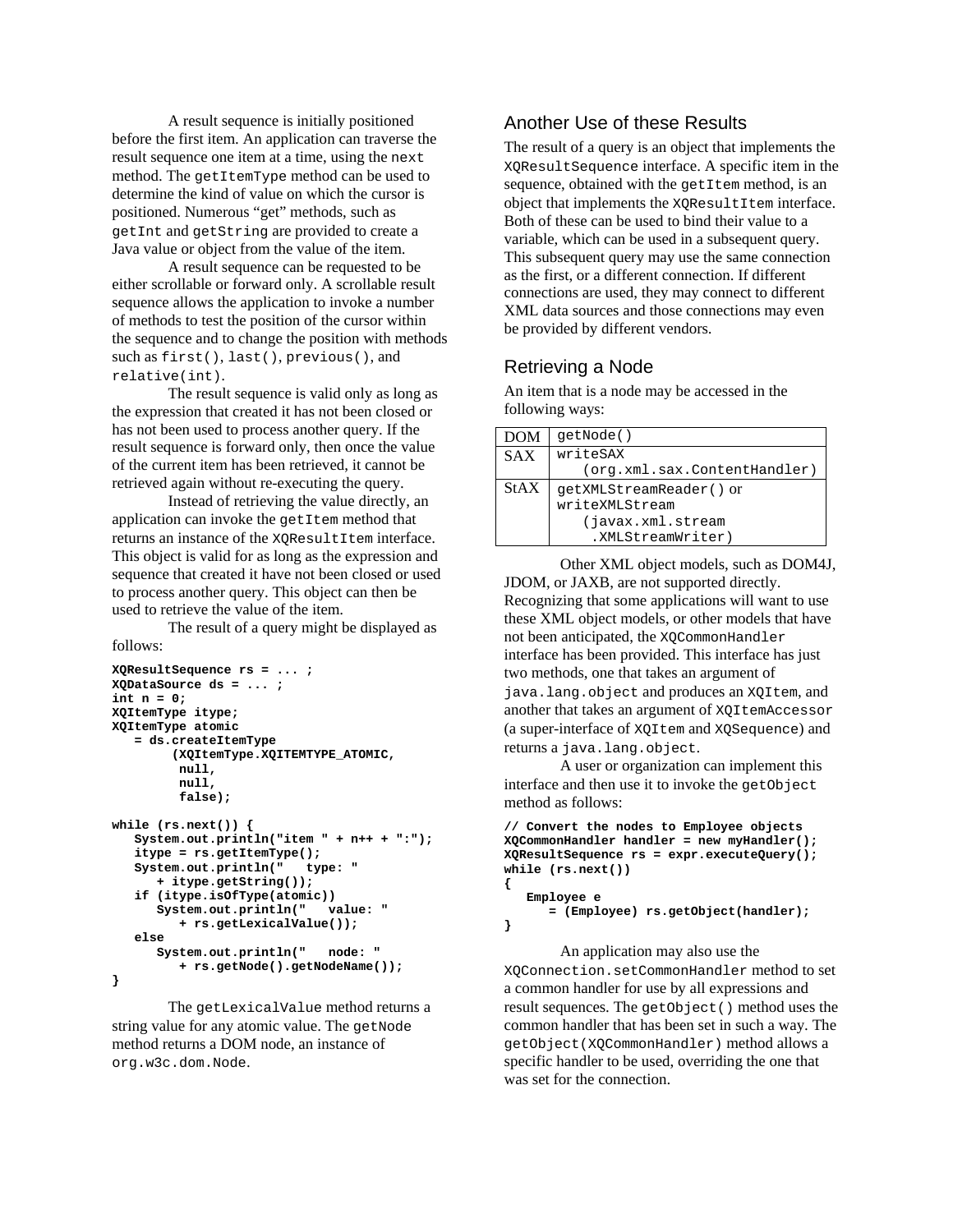## *Support of Ad-Hoc Applications*

An application might accept a query from a file or from a user via a graphical user interface of some type. It could then prompt the user for values of the external variables, execute the query, and finally display the results.

To this end, the XQPreparedExpression interface provides two methods, getAllExternalVariables and getAllUnboundVariables, both of which return an array of QNames. This interface also provides the getStaticVariableType method, which takes a QName and returns an instance of the XQSequenceType method. For example:

```
XQPreparedExpression expr = ... ; 
QName[] qn 
    = expr.getAllUnboundExternalVariables(); 
for (int i = 0; i < qn.length; i+1) {
    // Display variable 
    ...expr.getStaticVariableType(qn[i])... ; 
    // Prompt for a value 
    // bind the variable 
}
```
### *Connection-Independent Sequences*

The results of queries that we have seen, instances of the XQResultSequence interface, are valid only as long as the expression that created them has not been closed. An application may create instances of the XQCachedSequence interface that can remain valid until the application itself ends.

The following example shows how such a sequence can be created and used to bind to a variable.

```
XQDataSource ds = ... ; 
String xquery3 = ... ; 
XQItemType xs_string 
    = con.createItemType 
          (XQItemType.XQITEMTYPE_ATOMIC, 
          null, 
          new QName 
                 ("integer","xsi", 
                  "http://www.w3.org/2001/" 
                   + "XMLSchema-instance"), 
          false); 
XQCachedSequence seq1 = 
    ds.createCachedSequence(); 
seq1.insertString 
    ("Accounting", xs_string); 
XQResultSequence rs 
    = con.createExpression() 
          .executeQuery(xquery3);
```
The result sequence will then be used to create a sequence that survives beyond even the connection that created it.

```
XQCachedSequence seq2 
    = ds.createCachedSequence(); 
seq2.insertSequence(rs); 
con.close();
```
**// seq2 is valid after connection is closed while (seq2.next()) { ... }** 

XQJ also allows an application to create instances of the XQCachedItem interface. These objects are like the instances of XQResultItem, but have a lifetime that is independent of any connections.

XQResultSequence and XQCachedSequence are both sub-interfaces of XQSequence. Many methods are defined using XQSequence, and so accept instances of either of the sub-interfaces. A similar statement can be made for XQResultItem, XQCachedItem, and XQItem, respectively.

## *Examining Metadata*

Some applications have a need to discover the objects that exist on an XML data source so that they can construct valid XQuery expressions. Let's look at these types of objects and the XQuery syntactic constructs that operate on them.

| schema     | import schema prolog directive        |
|------------|---------------------------------------|
| module     | import module prolog directive        |
| collation  | order by portion of FLWOR expression, |
|            | string functions such as fn:contains  |
| function   | function invocation                   |
| collection | fn:collection accessor function       |
| document   | fn:doc accessor function              |
|            |                                       |

Either URIs or QNames are used to identify these types of objects. An XQuery implementation might have a "closed world" view and only allow the use of objects contained by the XML data source or those that have been registered in some way. An implementation might instead have an "open world" view and resolve any references that it receives and then attempt to dynamically load these objects.

XQJ specifies that an XML data source must provide a number of XQuery functions to access metadata, an XML schema describing the nodes returned by these functions, and two namespace prefixes in its initial static contexts  $(xqjm, to identify)$ the metadata schema, and xqj-util, to identify the metadata functions).

Primary among these functions is the metadata function, which returns a document with elements that represent all of the types of objects that we discussed. This document could be directly returned to an application, or it could be used as input